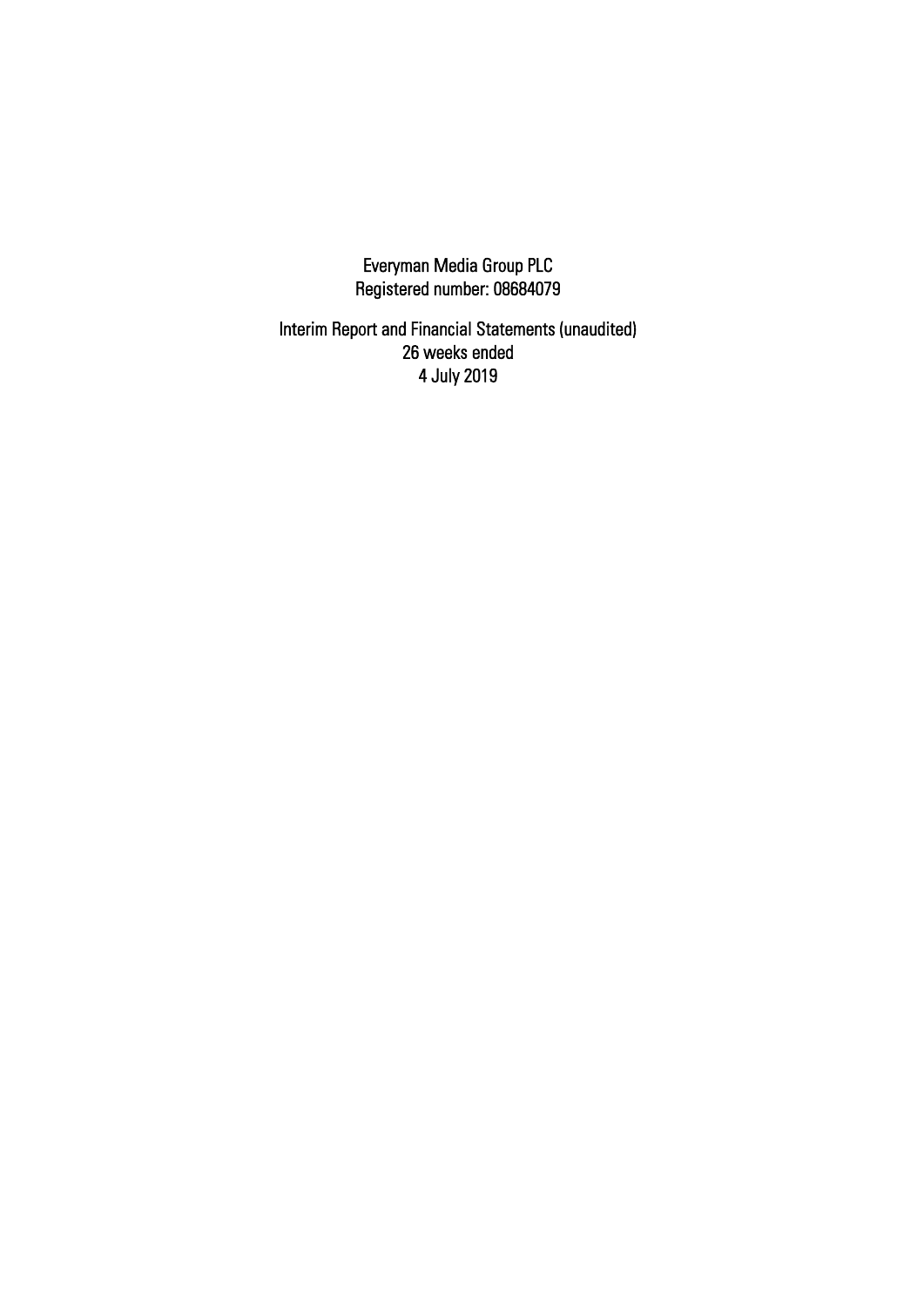# Everyman Media Group PLC Interim report and financial statements

# **Contents**

#### Page Chairman's statement  $\frac{1}{2-3}$ Chief Executive's statement Chief Financial Officer's statement 4 Consolidated statement of profit and loss and other comprehensive income 5 Consolidated balance sheet 6 Consolidated statement of changes in equity 7 Consolidated cash flow statement 8 Notes to the interim financial statements **9-10**

# **EVERYMAN**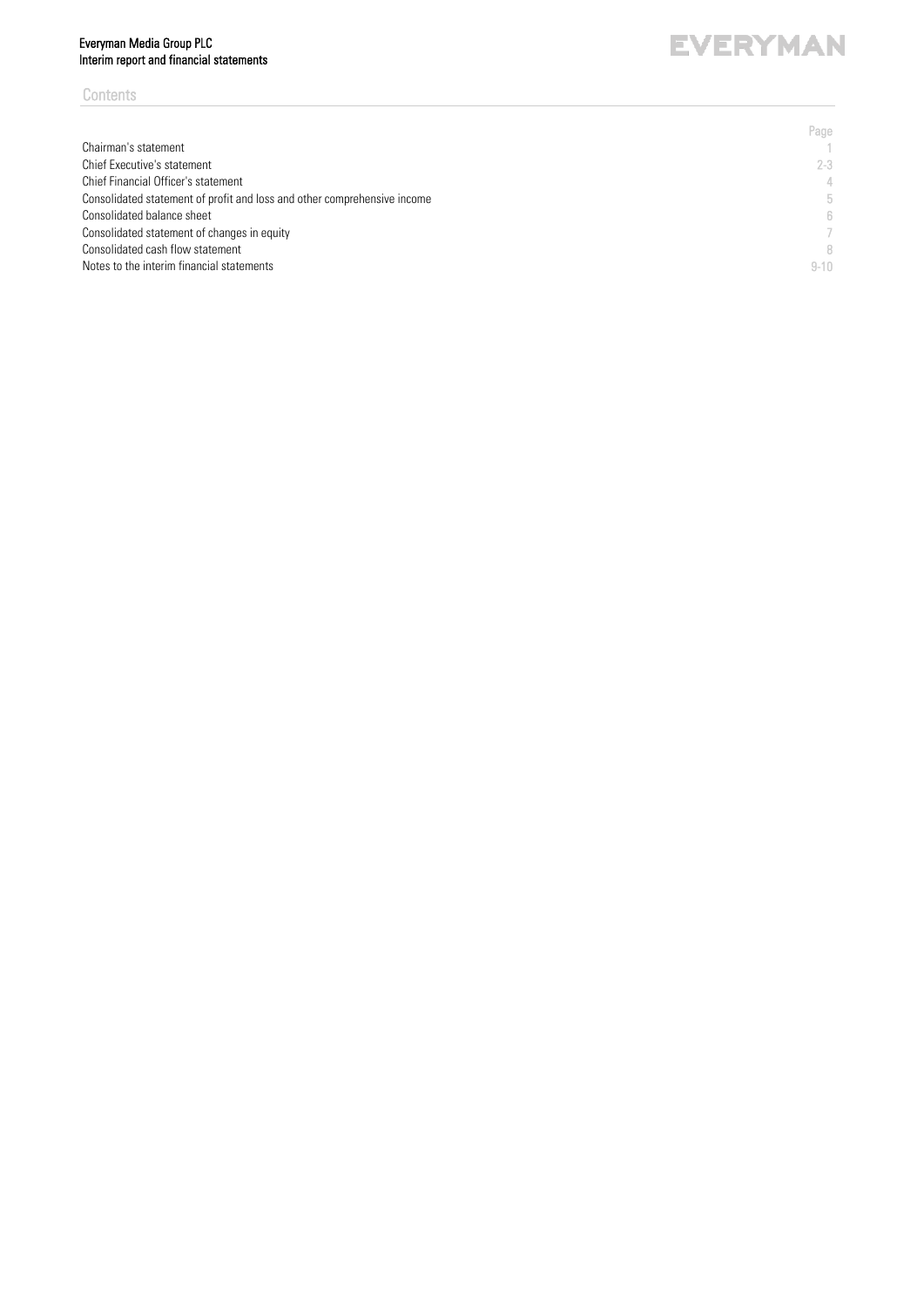# Chairman's Statement

Once again, I am pleased to be reporting on a strong period of growth, where the Group has continued to live up to its ambitions and customers have continued to embrace and enjoy our Everyman offer all throughout the UK; from Glasgow in the North, Chelmsford in the East, Horsham in the South and Bristol in the West. We have further expanded our geographic footprint, now operating 28 venues across the UK, and have continued to deliver high quality and engaging experiences for our customers. This has resulted in an increase in both the number of admissions and average spend on food and beverage.

## Everyman's place in today's experiential culture

We believe that experience is what matters in cinema, and this is the heart of what we do at Everyman. It is the film and all of its complementary components; being the venue, food, drink and staff, that makes the experience. Hospitality, the experiential economy and of course, cinema, are our three core markets. Each market has varying degrees of growth dynamics, but crucially, they are all set to benefit from the continuing strong leisure spend in the UK (source: Deloitte UK leisure consumer report 2019).

We are seeing a distinct diversification of the industry, which plays to Everyman's strengths. Consumers now have the ability to curate their individual filmviewing experience, be that visiting a multiplex, boutique cinema, or an outdoor event. Within this spectrum of options, Everyman stands out as a premium offering with a distinct focus on hospitality. Our customers choose us because visiting our venues is a unique and enjoyable experience in its own right.

There is significant appetite for all forms of entertainment and cinema continues to be a core pillar of this market. In 2018, there were 177 million admissions, the highest since 1970, and in the same year there were around 900 film and event cinema releases theatrically. This is a huge opportunity for growth in the UK; not only have we continued to take more market share over the reported period, from 2.5% in the first six months of 2018, to 3.0% in 2019, but we are also set to benefit from being part of an expanding market. Importantly, Everyman's venues, location, food, drink, staff and film make us relevant, modern and much loved within our communities regardless of any specific film or upcoming slate.

These market dynamics and diverse content provide us with the foundation to continue expanding our footprint and to be confident that the appetite to consume our entertainment and food continues to grow from strength to strength.

## Enhancing local communities

We are proud of the positive impact that our venues have on the high streets, communities and cities that host them and are driving the move back to local cinema in the heart of communities. Our aim is to breathe new life into public spaces, either through regeneration, or new developments. Both venues we opened in this period were excellent examples of this and the opportunity to continue to do this is significant.

The Newcastle venue was previously a nightclub, which had lain disused for four years. It has now become a beautiful space with screens able to seat 200 people at capacity, and with a premium menu that can be enjoyed either in the bar or through a waiter service to the cinema seats. Meanwhile, in Horsham we were proud to be the key leisure anchor of a broader redevelopment project in the town centre.

More recently we added a further screen at Gerrards Cross, illustrating our long term commitment to maintaining the standard of our older venues and also providing us with an uplift in local trade.

## Building our team

In the period, we have bolstered our committed and enthusiastic team to over 900 in total, including key hires in digital marketing and finance as well as local venue managers to support our growth ambitions.

Elizabeth Lake joined us as Chief Financial Officer post-period end, on 16 September 2019. Elizabeth is an excellent addition to the team and will support the Group as we continue to grow.

#### Continued momentum

Our business model and offering has been proven to work across the UK and has once again proved its success over the last six months. Trading since the period end has been robust, and we continue to trade in line with expectations for the full year.

We have innovative and ambitious plans for the remainder of the year and beyond and remain confident and excited of what lies ahead.

Paul Wise

Chairman 23 September 2019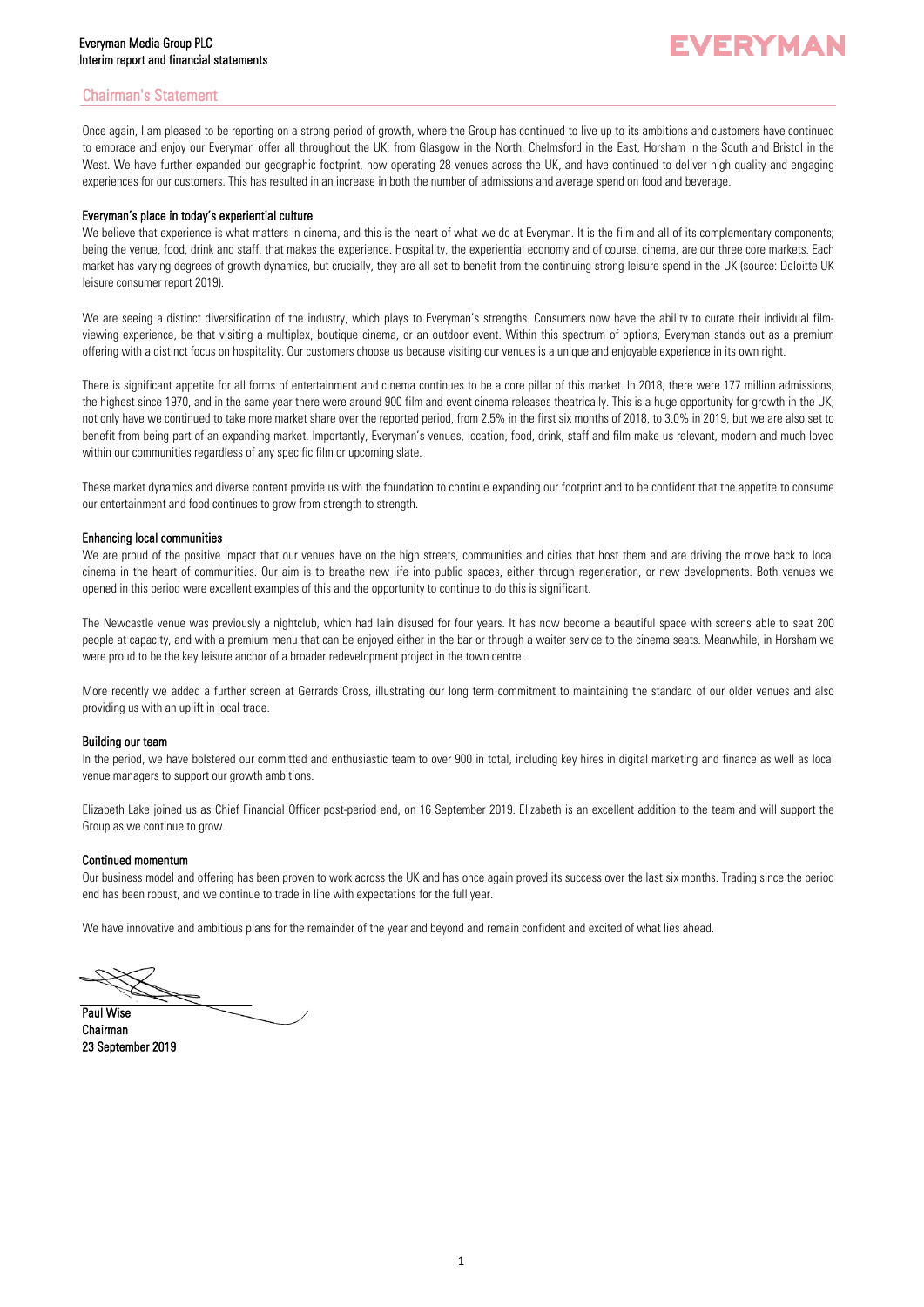# Chief Executive's statement

The first half of 2019 was a demonstration of Everyman's ability to not only deliver, but to deliver ahead of the market, with our box office market share growing significantly to 3.0% from 2.5% for the same period in 2018. This has been predominantly driven by an increase in the number of venues and the box office performance of our existing estate continues to perform well alongside an improved spend per head on food and beverages.

Growth has been delivered across revenue and operating profit, with all of our KPIs showing an improvement. A reflection of our quality F&B offering, spend per head grew to £6.95, up 13.2%. This was driven partly by our estate expansion with new venues having larger and better equipped bars, but also the continued menu development and an ongoing investment in the use of technology to improve service across all venues.

Alongside our commercial progress , the business continued on its ambitious path to further expand its footprint, with the opening of our Horsham and Newcastle venues, with seven screens between them. Furthermore, we delivered a successful 'Summer Love' outdoor pop-up experience at Kings Cross and announced several new partnerships with renowned F&B brands, alongside launching the Everyman app, to further enhance the customer experience.

## Review of the business

#### Delivering exceptional leisure experiences to all

Everyman's business model is simple; our aim is to further build our portfolio of venues whilst successfully growing our existing estate by bringing together great food, drink, atmosphere, service and of course film, to create exceptional experiences for our customers.

Our growth strategy is multi-faceted:

- i. Expanding the geographical footprint by establishing new venues in order to reach new customers.
- ii. Continually evolving the quality of experience and breadth of choice we offer at our venues.
- iii. Engaging in effective brand and marketing activity, to expand awareness of Everyman and increase the frequency of visits from our existing loyal

Our model is one that delivers financial benefits, with the premium experience warranting a premium price point and with more revenue-generating activities offered than traditional cinema. As we grow, we also benefit from increasingly efficient central costs, allowing top line revenue growth to drop to bottom line.

## Progress against strategy

#### KPIs

The Group uses the following key performance indicators, in addition to total revenue, to monitor the progress of the Group's activities:

|                                  |               | ended 4 July<br>2019 | Six-month period Six-month period<br>ended 5 July<br>2018 | Year ended<br>3 January<br>2019 |
|----------------------------------|---------------|----------------------|-----------------------------------------------------------|---------------------------------|
| Admissions                       | $9.4%$ $\Phi$ | 1.475.425            | 1.348.097                                                 | 2,795,359                       |
| Box office average ticket price  | $-0.1\%$      | £11.27               | £11.28                                                    | £11.26                          |
| Food and beverage spend per head | 13.2% 个       | £6.95                | £6.14                                                     | £6.30                           |

\* 2018 was a 53-week year with an additional week in the period ended 5 July 2018.

Progress in the Group's KPIs is driven by a number of factors: acquiring more customers, encouraging more frequent visits to venues, upgrading customers onto membership schemes and the provision of a broader range of opportunities to spend during the visits.

#### Enhancing the Everyman experience

Maintaining a focus on enhancing the quality of its venues, F&B offering, staff service and content programming is vital for Everyman and its continued growth. Our Everyman venues are each uniquely designed to deliver stylish, welcoming and comfortable spaces using high quality materials whether within a brand new building or an older, traditional space.

We invested £1m building a completely new third screen at Gerrards Cross along with an expanded bar and new kitchen now capable of serving our full Spielburger menu. These investments are important to maintain the customer experience and continued profitability of existing venues or as additional standalone investment opportunities.

As our best asset and at the front line of delivering an exceptional experience to our customers, we are committed to ensuring that our teams are fully supported, developed and provided with outstanding opportunities. As such, amongst a number of initiatives, we introduced new means of internal communications across the Group to drive collaboration and enhanced our training programmes to support our staff's development. I would like to thank all our teams for their unrelenting enthusiasm, passion, hard work and exceptional delivery in the period.

We were very pleased to have launched our Everyman app in June and have subsequently launched an updated version this month. The app will enhance the Everyman customer journey with improved access to upcoming venue schedules and booking, food and drink functionality, and Apple music. The technology we use as part of our infrastructure has also been upgraded to ensure we remain cutting edge, including the implementation of the next iteration of Vista (EPOS) software which delivers better remote functionality for our bar teams and the adoption of Apple music playlists throughout our venues.

The Everyman offering was once again expanded in the period, with partnerships announced with key brands including Apple, Green & Blacks, Wild Turkey, Grey Goose, Campari and American Airline. Not only have these initiatives proven to be revenue-generating, but they also broaden our audience reach and enhance the experience they have in venue.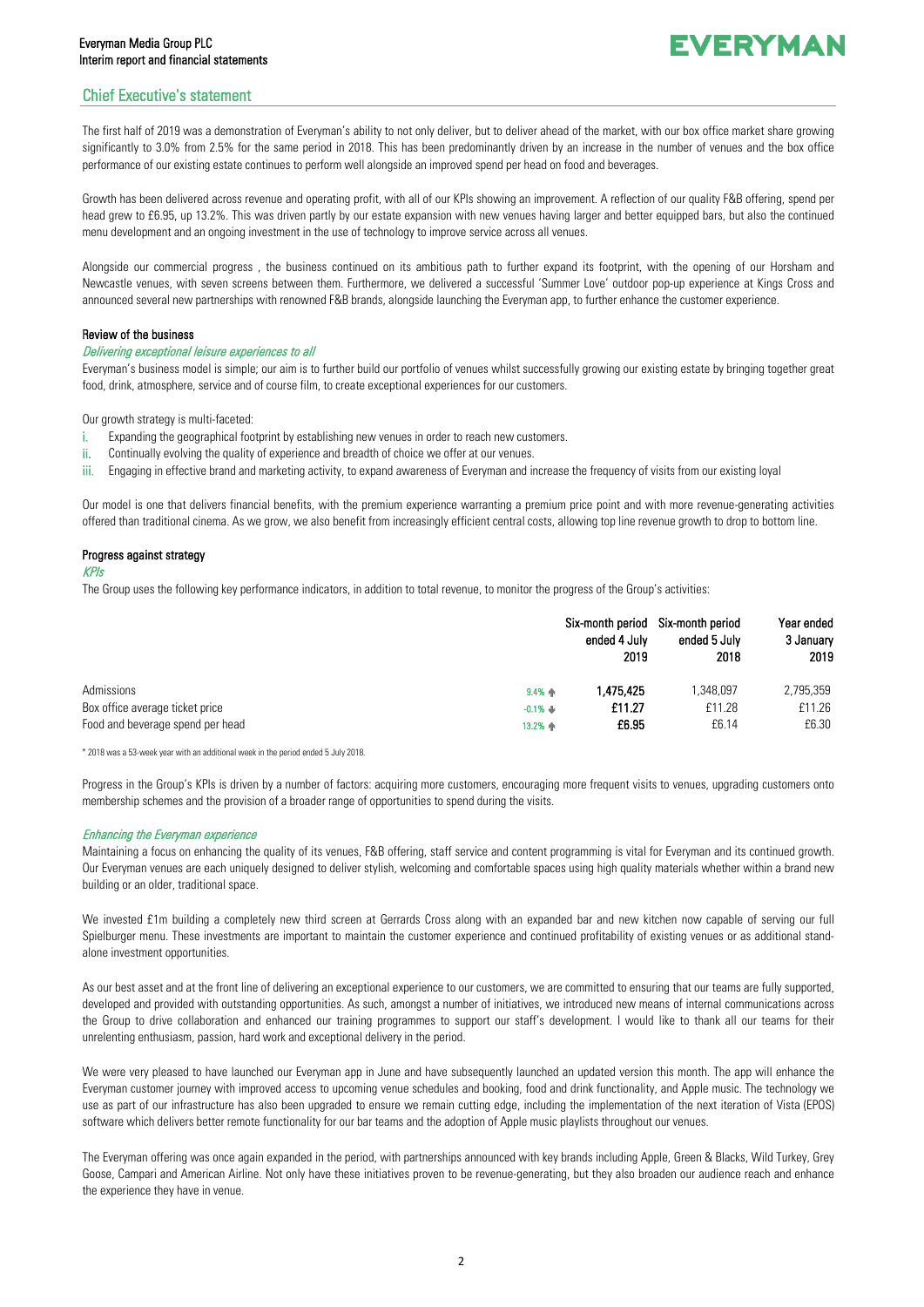# Everyman Media Group PLC Interim report and financial statements

# **EVERYMAN**

## Progress against strategy (continued)

#### Expansion of our geographic footprint

We were delighted to have opened a three-screen venue in Horsham and a four-screen venue in Newcastle during the period.

In addition, we were pleased to announce that we have plans in place to open our first international venue in Dublin, Ireland. International expansion represents an entirely incremental opportunity for Everyman and one we will look to pursue cautiously. There remains however, continued scope for significant expansion in the UK and we will continue our ambitious roll-out in our primary market.

Whilst continuing to grow our pipeline at an exciting pace, we remain as diligent as ever in ensuring that each opportunity is correct for our business and is fully funded at the time of agreement. As with all investment opportunities, we ensure it fits our strict criteria and a minimum financial return on capital invested on any new project.

## Building the Everyman brand

Everyman's marketing activity is focused on creating memorable moments and events, exceeding customer expectations, and fostering and garnering strong authentic word of mouth advocacy. In the period, we have hosted several events including our 'Summer Love' pop up cinema at Kings Cross, our fifth annual Everyman Film Festival and many Q&A sessions with high profile individuals in the film community, such as Danny Boyle and Alex Garland.

## Delivering on our ambitions

We have a further 15 committed venues, with a variety of lead times through to 2022. In addition, we have a further eight sites on which we have instructed lawyers and we continue to consider a range of new opportunities, some that can be delivered quickly, often within twelve months, once signed. Specifically, we look forward to opening London Broadgate, Manchester St Johns, Clitheroe, Wokingham and Cardiff before the end of the calendar year.

Alongside geographic expansion, we will continue to enhance the quality of experience for our customers and develop our F&B offerings.

Trading in the first 26 weeks of 2019 was robust and has continued in line with expectations post period. The Board is confident of meeting expectations for the full year and driving growth in the period ahead.

Crisp**i**n Lilly CEO 23 September 2019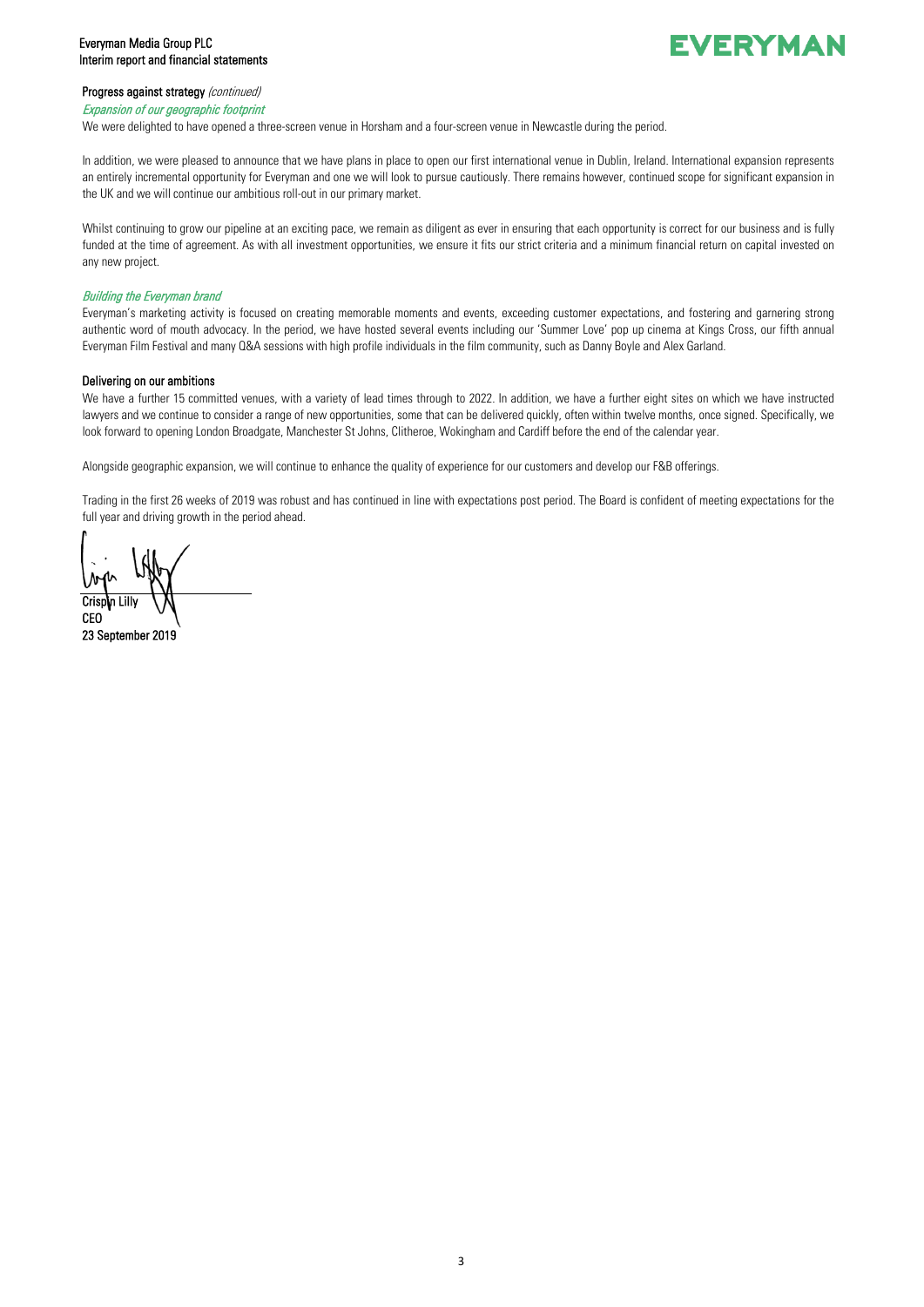# Chief Financial Officer's statement

Revenue for the period was up 16.1% on last year to £28.9m (5 July 2018: £24.9m, full year to 3 January 2019: £51.9m). this result is particularly pleasing given the extra week of trading in the comparable period.

The Group's adjusted operating profit before depreciation, amortisation, pre-opening expenses and share-based payments was £6.6m (5 July 2018: £4.1m, full year to 3 January 2019: £9.2m). The pre-IFRS16 equivalent, as has been historically reported, would have been £4.9m for the period.

The Group generated a profit for the period of £0.6m (Pre-IFRS16 equivalent: £1.0m, 5 July 2018: £0.8m, full year to 3 January 2019: £2.0m). The impact of the implementation of IFRS16 has resulted in a reduction in reported profit due to the charge for depreciation on right-of-use assets and the interest charge on lease liabilities being greater than the charge for rent that would have been reported pre-IFRS16. The interest charge on the lease liabilities is higher in the earlier years of a lease and, as a significant number of the Group's leases are relatively new, this has resulted in a reduction in reported profit. The net impact on reported profit is £0.5m.

The effective tax rate is higher than the standard rate of corporation tax for the six-month period ended 4 July 2019 due to the effect of deferred tax arising from the valuation of share options (both exercised and unexercised).

The share-based payment expense for the period was £0.4m (5 July 2018: £0.2m, full year to 3 January 2019: £0.5m) reflecting share option incentives provided to the Group's management and employees.

The Board does not recommend the payment of a dividend at this stage of the Group's development.

## Cash flows

Net cash generated from operating activities was £2.9m (5 July 2018: £2.3m used in operating activities, full year to 3 January 2019: £7.6m generated from operating activities). Net cash outflows for the year, before financing, were £6.0m (5 July 2018: £9.3m, full year to 3 January 2019: £15.5m). This is largely represented by capital expenditure (£8.4m on the expansion of the business through build costs and refurbishment of venues).

The movement in trade and other payables in the period is largely due to construction invoices relating to new venues in Horsham and Newcastle.

Cash held at the end of the period was £1.9m (5 July 2018: £3.1m, 3 January 2019: £3.5m). The cash held will be invested in the continuing development and expansion of the Group's business.

The Group has access to a £30m facility of which £11m had been drawdown at the end of the period.

## Openings and capital expenditure

During the period, the Group opened a new three-screen venue in Horsham at the end of March 2019, and a four-screen cinema in Newcastle at the beginning of May 2019.

During the period the Group exchanged contracts on further venues at Kings Road Chelsea, Dawson Street Dublin and Egham. This is in addition to the preexisting contracts for London Broadgate, Cardiff, Manchester, Clitheroe, Northallerton, Plymouth, Lincoln, London's Borough Market, Tunbridge Wells, Durham, Wokingham and Edinburgh.

The Group continues to invest in its infrastructure and head office to support the growth of new venues. Investment in capital spend was £8.8m, of which £8.4m was on venues, with the remainder being developed for the Everyman app and general infrastructure.

aho

Elizabeth Lake CFO 23 September 2019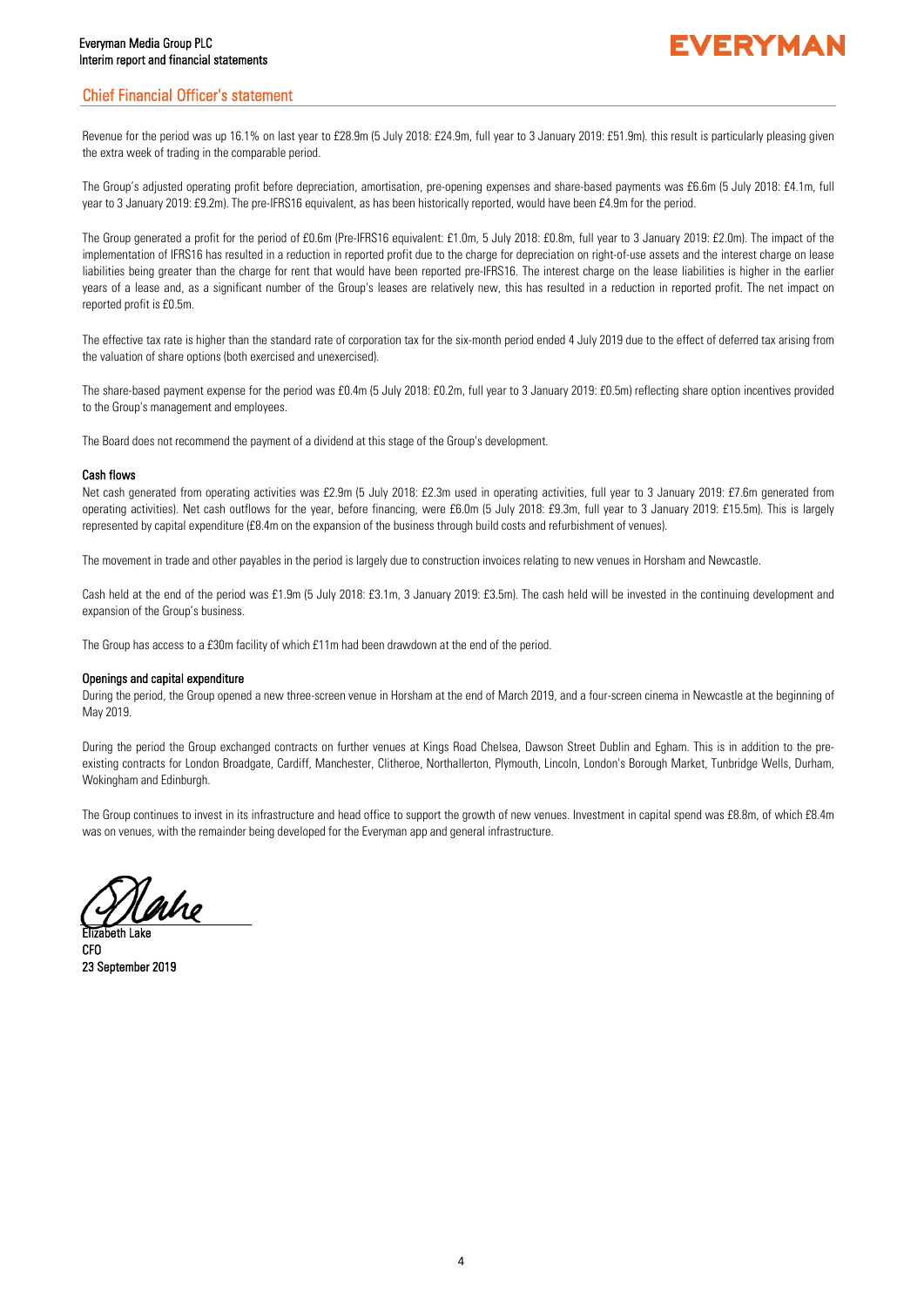# Consolidated statement of profit and loss and other comprehensive income for the period ended 4 July 2019 (unaudited)

|                                                                                | <b>Note</b> | Six-month period Six-month period<br>ended 4 July<br>2019<br>£000 | ended 5 July<br>2018<br>£000 | Year ended<br>3 January<br>2019<br>£000 |
|--------------------------------------------------------------------------------|-------------|-------------------------------------------------------------------|------------------------------|-----------------------------------------|
| Revenue<br>Cost of Sales                                                       | 3           | 28,924<br>(11,076)                                                | 24,916<br>(9,602)            | 51,880<br>(20, 248)                     |
| Gross profit                                                                   |             | 17,848                                                            | 15,314                       | 31,632                                  |
| Other operating income<br>Administrative expenses                              |             | (16, 250)                                                         | (13,950)                     | 3<br>(28, 759)                          |
| <b>Operating profit</b>                                                        |             | 1,598                                                             | 1,364                        | 2,876                                   |
| Financial expenses*                                                            |             | (1, 153)                                                          |                              | (160)                                   |
| Profit before taxation<br>Tax credit/(expense)                                 | 4           | 445<br>115                                                        | 1,364<br>(596)               | 2,716<br>(679)                          |
| Profit for the period                                                          |             | 560                                                               | 768                          | 2,037                                   |
| Other comprehensive income for the period                                      |             |                                                                   | 16                           |                                         |
| Total comprehensive income for the period                                      |             | 560                                                               | 784                          | 2,037                                   |
| Basic earnings per share (pence)                                               | 5           | 0.78                                                              | 1.08                         | 2.89                                    |
| Diluted earnings per share (pence)                                             | 5           | 0.75                                                              | 1.03                         | 2.78                                    |
| All amounts relate to continuing activities.                                   |             |                                                                   |                              |                                         |
| Non-GAAP measure: adjusted profit from operations                              |             |                                                                   |                              |                                         |
| Adjusted profit from operations<br>Before:                                     |             | 6,631                                                             | 4,067                        | 9,150                                   |
| Depreciation and amortisation*<br>Acquisition expenses<br>Pre-opening expenses | 8           | (4, 151)<br>(1)<br>(445)                                          | (2, 246)<br>(4)<br>(232)     | (4, 563)<br>(9)<br>(1,099)              |

| Share-based payment expense                                                                | (370)   | (221) | (500) |
|--------------------------------------------------------------------------------------------|---------|-------|-------|
| Option-based social security                                                               | (66)    |       | (103) |
| Operating profit                                                                           | 1.598   | .364  | 2.876 |
| Equivalent operating lease expense included within administrative expenses prior to IFRS16 | (1.743) |       |       |
| Adjusted profit from operations comparable with prior year                                 | 4.888   |       |       |

\*Included within depreciation and financial expenses is £72,000 relating to pre-opening expenditure. This was accounted for as pre-opening operating lease expenditure in the prior year.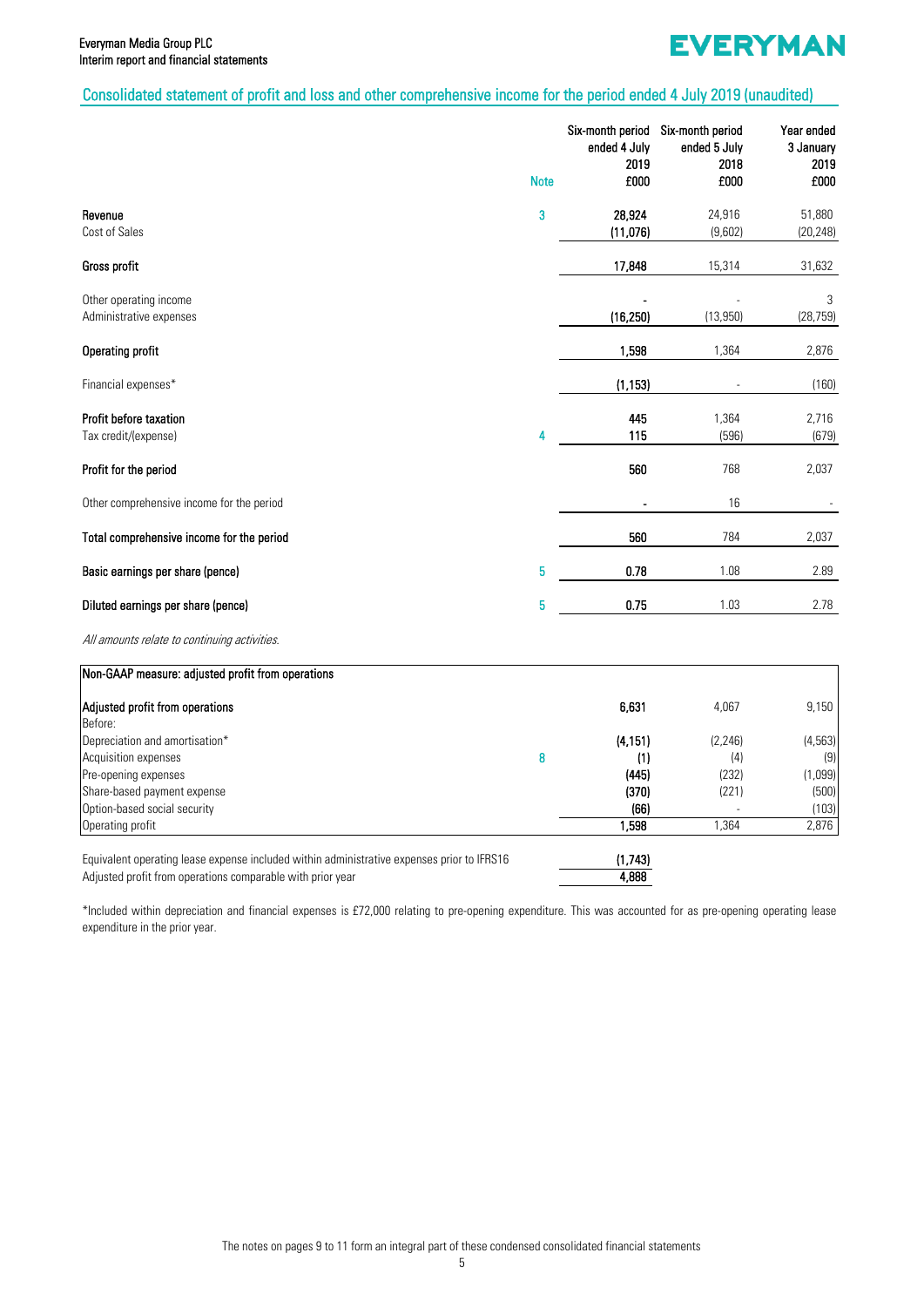# **EVERYMAN**

# Consolidated balance sheet at 4 July 2019 (unaudited)

| Registered in England & Wales |  |          |
|-------------------------------|--|----------|
|                               |  | 08684079 |

| Assets<br>Non-current assets<br>71,812<br>Property, plant and equipment<br>52,910<br>66,150<br>$6\phantom{1}6$<br>46,833<br>Right-of-use assets<br>10,326<br>Intangible assets<br>10,191<br>10,655<br>Trade and other receivables<br>173<br>173<br>173<br>129,144<br>63,274<br>76,978<br><b>Current assets</b><br>404<br>315<br>Inventories<br>406<br>Trade and other receivables<br>5.144<br>3,060<br>3,790<br>1,866<br>Cash and cash equivalents<br>3,145<br>3,517<br>7,414<br>6,520<br>7,713<br>136,558<br>69,794<br><b>Total assets</b><br>84,691<br><b>Liabilities</b><br><b>Current liabilities</b><br>122<br>Other interest-bearing loans and borrowings<br>15<br>56<br>10,780<br>Trade and other payables<br>8,356<br>12,398<br>Lease liabilities<br>$\overline{7}$<br>2,054<br>12,956<br>8,371<br>12,454<br><b>Non-current liabilities</b><br>11,000<br>Other interest-bearing loans and borrowings<br>1,000<br>7,000<br>Other payables<br>5,221<br>7,796<br>$\overline{7}$<br>Lease liabilities<br>58,676<br>Provisions for other liabilities<br>1,838<br>1,794<br>Deferred tax liabilities<br>1,431<br>863<br>1,210<br>71,107<br>8,922<br>17,800<br><b>Total liabilities</b><br>84,063<br>17,293<br>30,254<br>52,495<br>52,501<br>54,437<br>Net assets<br>Equity attributable to owners of the Company<br>Share capital<br>7,234<br>7,021<br>7,099<br>41,034<br>38,493<br>39,066<br>Share premium<br>9,642<br>Merger reserve<br>11,152<br>11,152<br>(5, 415)<br>Retained earnings<br>(4, 165)<br>(2,880)<br>52,495<br><b>Total equity</b><br>52,501<br>54,437 |  | 4 July<br>2019<br>£000 | 5 July<br>2018<br>£000 | 3 January<br>2019<br>£000 |
|--------------------------------------------------------------------------------------------------------------------------------------------------------------------------------------------------------------------------------------------------------------------------------------------------------------------------------------------------------------------------------------------------------------------------------------------------------------------------------------------------------------------------------------------------------------------------------------------------------------------------------------------------------------------------------------------------------------------------------------------------------------------------------------------------------------------------------------------------------------------------------------------------------------------------------------------------------------------------------------------------------------------------------------------------------------------------------------------------------------------------------------------------------------------------------------------------------------------------------------------------------------------------------------------------------------------------------------------------------------------------------------------------------------------------------------------------------------------------------------------------------------------------------------------------------------------------|--|------------------------|------------------------|---------------------------|
|                                                                                                                                                                                                                                                                                                                                                                                                                                                                                                                                                                                                                                                                                                                                                                                                                                                                                                                                                                                                                                                                                                                                                                                                                                                                                                                                                                                                                                                                                                                                                                          |  |                        |                        |                           |
|                                                                                                                                                                                                                                                                                                                                                                                                                                                                                                                                                                                                                                                                                                                                                                                                                                                                                                                                                                                                                                                                                                                                                                                                                                                                                                                                                                                                                                                                                                                                                                          |  |                        |                        |                           |
|                                                                                                                                                                                                                                                                                                                                                                                                                                                                                                                                                                                                                                                                                                                                                                                                                                                                                                                                                                                                                                                                                                                                                                                                                                                                                                                                                                                                                                                                                                                                                                          |  |                        |                        |                           |
|                                                                                                                                                                                                                                                                                                                                                                                                                                                                                                                                                                                                                                                                                                                                                                                                                                                                                                                                                                                                                                                                                                                                                                                                                                                                                                                                                                                                                                                                                                                                                                          |  |                        |                        |                           |
|                                                                                                                                                                                                                                                                                                                                                                                                                                                                                                                                                                                                                                                                                                                                                                                                                                                                                                                                                                                                                                                                                                                                                                                                                                                                                                                                                                                                                                                                                                                                                                          |  |                        |                        |                           |
|                                                                                                                                                                                                                                                                                                                                                                                                                                                                                                                                                                                                                                                                                                                                                                                                                                                                                                                                                                                                                                                                                                                                                                                                                                                                                                                                                                                                                                                                                                                                                                          |  |                        |                        |                           |
|                                                                                                                                                                                                                                                                                                                                                                                                                                                                                                                                                                                                                                                                                                                                                                                                                                                                                                                                                                                                                                                                                                                                                                                                                                                                                                                                                                                                                                                                                                                                                                          |  |                        |                        |                           |
|                                                                                                                                                                                                                                                                                                                                                                                                                                                                                                                                                                                                                                                                                                                                                                                                                                                                                                                                                                                                                                                                                                                                                                                                                                                                                                                                                                                                                                                                                                                                                                          |  |                        |                        |                           |
|                                                                                                                                                                                                                                                                                                                                                                                                                                                                                                                                                                                                                                                                                                                                                                                                                                                                                                                                                                                                                                                                                                                                                                                                                                                                                                                                                                                                                                                                                                                                                                          |  |                        |                        |                           |
|                                                                                                                                                                                                                                                                                                                                                                                                                                                                                                                                                                                                                                                                                                                                                                                                                                                                                                                                                                                                                                                                                                                                                                                                                                                                                                                                                                                                                                                                                                                                                                          |  |                        |                        |                           |
|                                                                                                                                                                                                                                                                                                                                                                                                                                                                                                                                                                                                                                                                                                                                                                                                                                                                                                                                                                                                                                                                                                                                                                                                                                                                                                                                                                                                                                                                                                                                                                          |  |                        |                        |                           |
|                                                                                                                                                                                                                                                                                                                                                                                                                                                                                                                                                                                                                                                                                                                                                                                                                                                                                                                                                                                                                                                                                                                                                                                                                                                                                                                                                                                                                                                                                                                                                                          |  |                        |                        |                           |
|                                                                                                                                                                                                                                                                                                                                                                                                                                                                                                                                                                                                                                                                                                                                                                                                                                                                                                                                                                                                                                                                                                                                                                                                                                                                                                                                                                                                                                                                                                                                                                          |  |                        |                        |                           |
|                                                                                                                                                                                                                                                                                                                                                                                                                                                                                                                                                                                                                                                                                                                                                                                                                                                                                                                                                                                                                                                                                                                                                                                                                                                                                                                                                                                                                                                                                                                                                                          |  |                        |                        |                           |
|                                                                                                                                                                                                                                                                                                                                                                                                                                                                                                                                                                                                                                                                                                                                                                                                                                                                                                                                                                                                                                                                                                                                                                                                                                                                                                                                                                                                                                                                                                                                                                          |  |                        |                        |                           |
|                                                                                                                                                                                                                                                                                                                                                                                                                                                                                                                                                                                                                                                                                                                                                                                                                                                                                                                                                                                                                                                                                                                                                                                                                                                                                                                                                                                                                                                                                                                                                                          |  |                        |                        |                           |
|                                                                                                                                                                                                                                                                                                                                                                                                                                                                                                                                                                                                                                                                                                                                                                                                                                                                                                                                                                                                                                                                                                                                                                                                                                                                                                                                                                                                                                                                                                                                                                          |  |                        |                        |                           |
|                                                                                                                                                                                                                                                                                                                                                                                                                                                                                                                                                                                                                                                                                                                                                                                                                                                                                                                                                                                                                                                                                                                                                                                                                                                                                                                                                                                                                                                                                                                                                                          |  |                        |                        |                           |
|                                                                                                                                                                                                                                                                                                                                                                                                                                                                                                                                                                                                                                                                                                                                                                                                                                                                                                                                                                                                                                                                                                                                                                                                                                                                                                                                                                                                                                                                                                                                                                          |  |                        |                        |                           |
|                                                                                                                                                                                                                                                                                                                                                                                                                                                                                                                                                                                                                                                                                                                                                                                                                                                                                                                                                                                                                                                                                                                                                                                                                                                                                                                                                                                                                                                                                                                                                                          |  |                        |                        |                           |
|                                                                                                                                                                                                                                                                                                                                                                                                                                                                                                                                                                                                                                                                                                                                                                                                                                                                                                                                                                                                                                                                                                                                                                                                                                                                                                                                                                                                                                                                                                                                                                          |  |                        |                        |                           |
|                                                                                                                                                                                                                                                                                                                                                                                                                                                                                                                                                                                                                                                                                                                                                                                                                                                                                                                                                                                                                                                                                                                                                                                                                                                                                                                                                                                                                                                                                                                                                                          |  |                        |                        |                           |
|                                                                                                                                                                                                                                                                                                                                                                                                                                                                                                                                                                                                                                                                                                                                                                                                                                                                                                                                                                                                                                                                                                                                                                                                                                                                                                                                                                                                                                                                                                                                                                          |  |                        |                        |                           |
|                                                                                                                                                                                                                                                                                                                                                                                                                                                                                                                                                                                                                                                                                                                                                                                                                                                                                                                                                                                                                                                                                                                                                                                                                                                                                                                                                                                                                                                                                                                                                                          |  |                        |                        |                           |
|                                                                                                                                                                                                                                                                                                                                                                                                                                                                                                                                                                                                                                                                                                                                                                                                                                                                                                                                                                                                                                                                                                                                                                                                                                                                                                                                                                                                                                                                                                                                                                          |  |                        |                        |                           |
|                                                                                                                                                                                                                                                                                                                                                                                                                                                                                                                                                                                                                                                                                                                                                                                                                                                                                                                                                                                                                                                                                                                                                                                                                                                                                                                                                                                                                                                                                                                                                                          |  |                        |                        |                           |
|                                                                                                                                                                                                                                                                                                                                                                                                                                                                                                                                                                                                                                                                                                                                                                                                                                                                                                                                                                                                                                                                                                                                                                                                                                                                                                                                                                                                                                                                                                                                                                          |  |                        |                        |                           |
|                                                                                                                                                                                                                                                                                                                                                                                                                                                                                                                                                                                                                                                                                                                                                                                                                                                                                                                                                                                                                                                                                                                                                                                                                                                                                                                                                                                                                                                                                                                                                                          |  |                        |                        |                           |
|                                                                                                                                                                                                                                                                                                                                                                                                                                                                                                                                                                                                                                                                                                                                                                                                                                                                                                                                                                                                                                                                                                                                                                                                                                                                                                                                                                                                                                                                                                                                                                          |  |                        |                        |                           |
|                                                                                                                                                                                                                                                                                                                                                                                                                                                                                                                                                                                                                                                                                                                                                                                                                                                                                                                                                                                                                                                                                                                                                                                                                                                                                                                                                                                                                                                                                                                                                                          |  |                        |                        |                           |
|                                                                                                                                                                                                                                                                                                                                                                                                                                                                                                                                                                                                                                                                                                                                                                                                                                                                                                                                                                                                                                                                                                                                                                                                                                                                                                                                                                                                                                                                                                                                                                          |  |                        |                        |                           |
|                                                                                                                                                                                                                                                                                                                                                                                                                                                                                                                                                                                                                                                                                                                                                                                                                                                                                                                                                                                                                                                                                                                                                                                                                                                                                                                                                                                                                                                                                                                                                                          |  |                        |                        |                           |
|                                                                                                                                                                                                                                                                                                                                                                                                                                                                                                                                                                                                                                                                                                                                                                                                                                                                                                                                                                                                                                                                                                                                                                                                                                                                                                                                                                                                                                                                                                                                                                          |  |                        |                        |                           |
|                                                                                                                                                                                                                                                                                                                                                                                                                                                                                                                                                                                                                                                                                                                                                                                                                                                                                                                                                                                                                                                                                                                                                                                                                                                                                                                                                                                                                                                                                                                                                                          |  |                        |                        |                           |

These financial statements were approved by the Board of Directors on 23 September 2019 and signed on its behalf by:

C Lilly CEO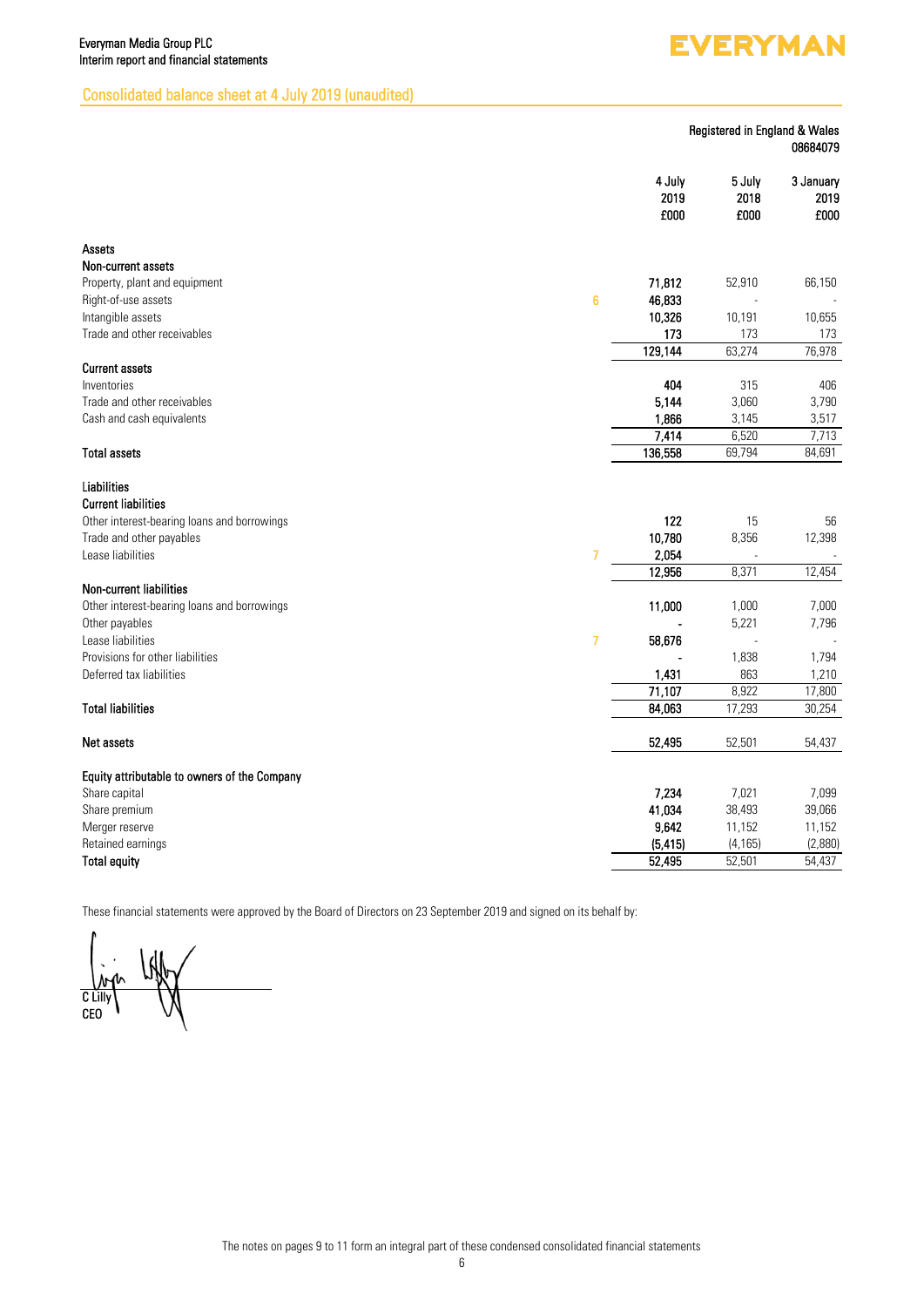# **EVERYMAN**

# Consolidated statement of changes in equity for the period ended 4 July 2019 (unaudited)

|                                              | <b>Note</b> | Share<br>capital<br>£000 | Share<br>premium<br>£000 | Merger<br>reserve<br>£000 | Retained<br>earnings<br>£000 | <b>Total</b><br>equity<br>£000 |
|----------------------------------------------|-------------|--------------------------|--------------------------|---------------------------|------------------------------|--------------------------------|
| Balance at 5 January 2018                    |             | 7,003                    | 38,354                   | 11,152                    | (5, 170)                     | 51,339                         |
| Profit for the period                        |             |                          |                          |                           | 768                          | 768                            |
| Shares issued in the period                  |             | 18                       | 137                      |                           |                              | 155                            |
| Deferred tax on share-based payments         |             |                          |                          |                           | 16                           | 16                             |
| Share-based payments                         |             |                          |                          | $\overline{\phantom{a}}$  | 221                          | 221                            |
| Total transactions with owners of the parent |             | 18                       | 137                      | $\mathcal{L}$             | 237                          | 392                            |
| Balance at 5 July 2018                       |             | 7,021                    | 38,491                   | 11,152                    | (4, 165)                     | 52,499                         |
| Balance at 6 July 2018                       |             | 7,021                    | 38,491                   | 11,152                    | (4, 165)                     | 52,499                         |
| Profit for the period                        |             | L,                       | $\overline{\phantom{a}}$ | $\overline{\phantom{a}}$  | 1,269                        | 1,269                          |
| Shares issued in the period                  |             | 78                       | 575                      |                           |                              | 653                            |
| Deferred tax on share-based payments         |             |                          |                          | ä,                        | (263)                        | (263)                          |
| Share-based payments                         |             |                          |                          |                           | 279                          | 279                            |
| Total transactions with owners of the parent |             | 78                       | 575                      | $\overline{\phantom{a}}$  | 16                           | 669                            |
| Balance at 3 January 2019                    |             | 7,099                    | 39,066                   | 11,152                    | (2,880)                      | 54,437                         |
| Balance at 4 January 2019                    |             | 7,099                    | 39,066                   | 11,152                    | (2,880)                      | 54,437                         |
| Profit for the period                        |             |                          |                          |                           | 560                          | 560                            |
| Shares issued in the period                  |             | 135                      | 1,968                    |                           |                              | 2,103                          |
| Acquisition of NCI with no change in control |             |                          |                          | (1, 510)                  | $\overline{\phantom{a}}$     | (1,510)                        |
| Deferred tax on share-based payments         |             |                          |                          |                           | (335)                        | (335)                          |
| Share-based payments                         |             |                          |                          |                           | 370                          | 370                            |
| IFRS16 accumulated restatement               | 6           |                          |                          |                           | (3, 130)                     | (3, 130)                       |
| Total transactions with owners of the parent |             | 135                      | 1,968                    | (1, 510)                  | (3,095)                      | (2,502)                        |
| Balance at 4 July 2019                       |             | 7,234                    | 41,034                   | 9,642                     | (5, 415)                     | 52,495                         |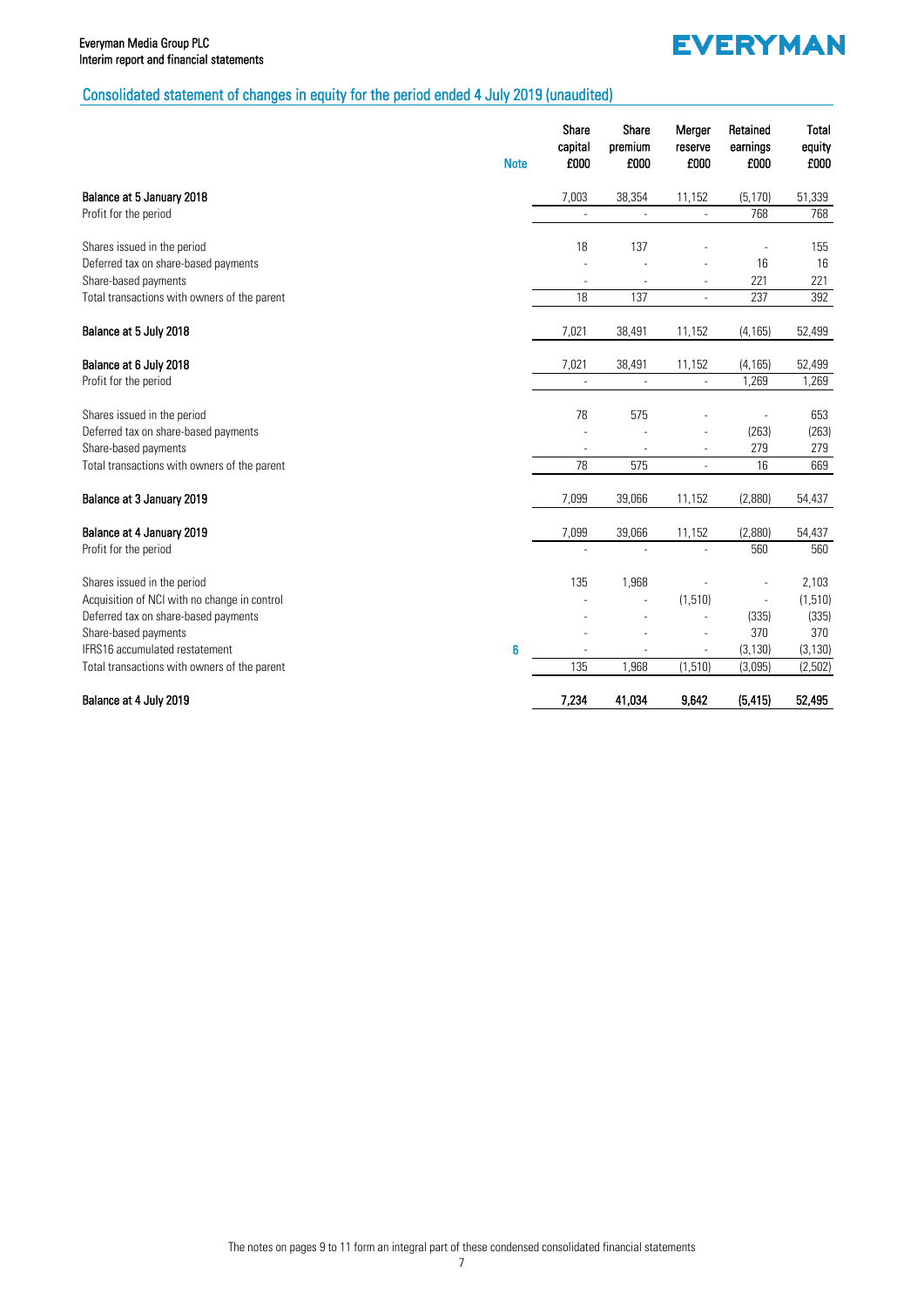# **EVERYMAN**

# Consolidated cash flow statement for the period ended 4 July 2019 (unaudited)

|                                                                  | <b>Note</b> | 4 July<br>2019<br>£000 | 5 July<br>2018<br>£000 | 3 January<br>2019<br>£000 |
|------------------------------------------------------------------|-------------|------------------------|------------------------|---------------------------|
| Cash flows from operating activities                             |             |                        |                        |                           |
| Profit for the period<br>Adjustments for:                        |             | 560                    | 768                    | 2,037                     |
| Financial expenses                                               |             | 1,153                  |                        | 160                       |
| Income tax (credit)/expense                                      | 4           | (115)                  | 596                    | 679                       |
| Operating profit                                                 |             | 1,598                  | 1,364                  | 2,876                     |
| Depreciation and amortisation                                    |             | 4,152                  | 2,243                  | 4,563                     |
| Loss on disposal of property, plant and equipment                |             | 51                     |                        | 17                        |
| Transfer of property, plant and equipment to profit and loss     |             |                        |                        | 41                        |
| Bad debts                                                        |             | (105)                  | (2)                    | 141                       |
| Acquisition expenses                                             |             | 1                      | 4                      | 9                         |
| Lease incentives amortised                                       |             |                        | 4                      | 214                       |
| Market rent provisions                                           |             |                        | (45)                   | (88)                      |
| Equity-settled share-based payment expenses                      |             | 370                    | 221                    | 500                       |
|                                                                  |             | 6,067                  | 3,789                  | 8,273                     |
| Changes in working capital<br>Decrease/(increase) in inventories |             | 2                      | (7)                    | (98)                      |
| Increase in trade and other receivables                          |             | (1,987)                | (2,014)                | (2,887)                   |
| Decrease in lease liabilities net of lease incentives            |             | (308)                  |                        |                           |
| Decrease in trade and other payables                             |             | (915)                  | (4,074)                | 2,332                     |
|                                                                  |             |                        |                        |                           |
| Cash generated from/(used in) operating activities               |             | 2,859                  | (2,306)                | 7,620                     |
| Corporation tax paid                                             |             |                        | (1)                    |                           |
| Net cash generated from/(used in) operating activities           |             | 2,859                  | (2,307)                | 7,620                     |
| Cash flows from investing activities                             |             |                        |                        |                           |
| Acquisition as business combination                              | 8           | (1)                    | (4)                    | (9)                       |
| Acquisition of property, plant and equipment                     |             | (8, 439)               | (6,683)                | (22, 235)                 |
| Proceeds from sale of property, plant and equipment              |             |                        |                        | 9                         |
| Acquisition of intangibles                                       |             | (403)                  | (263)                  | (895)                     |
| Net cash used in investing activities                            |             | (8, 843)               | (6,950)                | (23, 130)                 |
| Cash flows from financing activities                             |             |                        |                        |                           |
| Proceeds from the issuance of ordinary shares                    |             | 446                    | 157                    | 808                       |
| Proceeds from bank borrowings                                    |             | 6,000                  |                        | 6,000                     |
| Repayment of bank borrowings                                     |             | (2,000)                | (6,000)                | (6,000)                   |
| Interest paid                                                    |             | (113)                  | (121)                  | (147)                     |
| Net cash generated from/(used in) financing activities           |             | 4,333                  | (5,964)                | 661                       |
| Net decrease in cash and cash equivalents                        |             | (1,651)                | (15, 221)              | (14, 849)                 |
| Cash and cash equivalents at the beginning of the period         |             | 3,517                  | 18,366                 | 18,366                    |
| Cash and cash equivalents at the end of the period               |             | 1,866                  | 3,145                  | 3,517                     |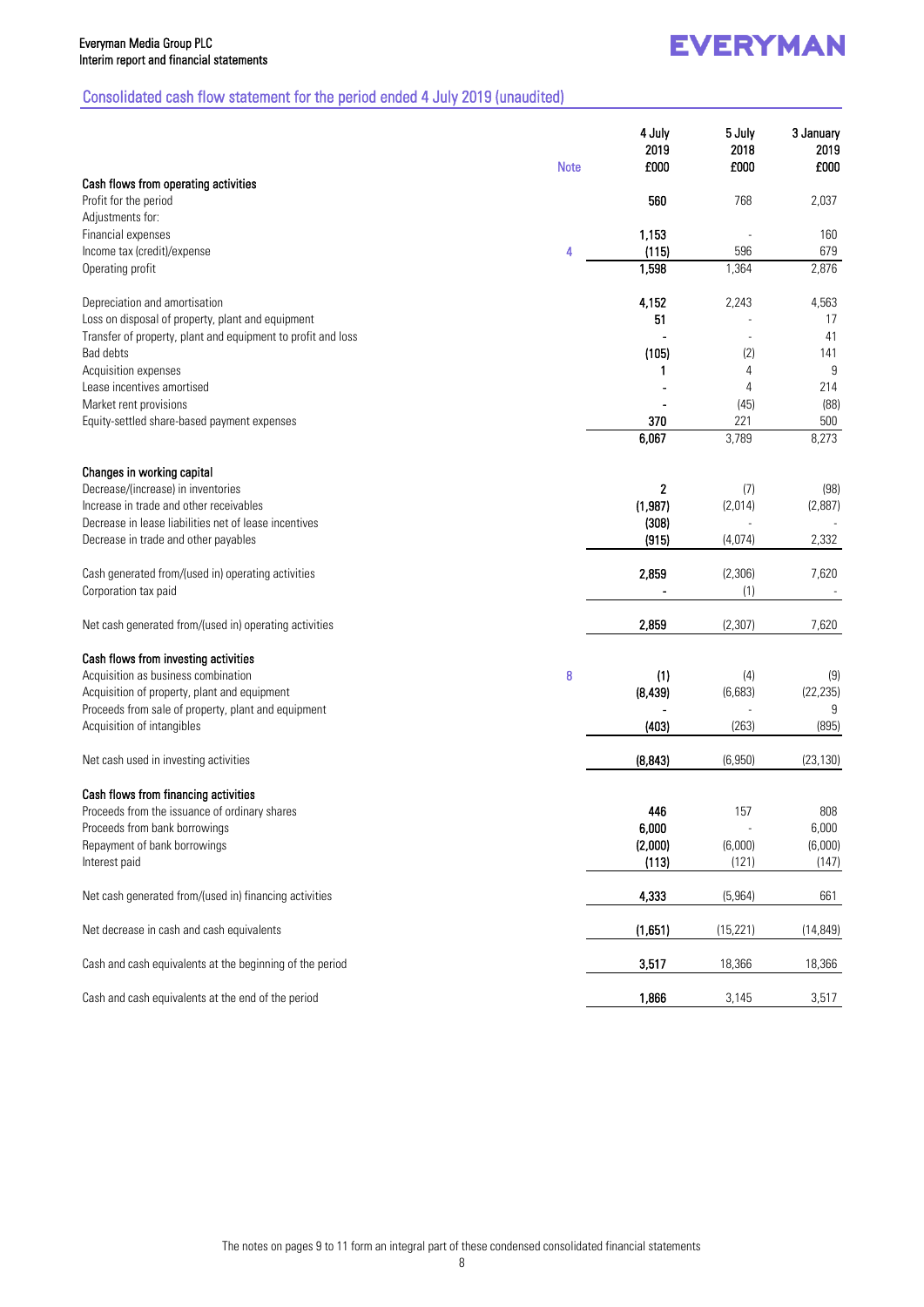# Notes to the financial statements

## General information

Everyman Media Group PLC and its subsidiaries (together, 'the Group') are engaged in the ownership and management of cinemas in the United Kingdom. Everyman Media Group PLC (the Company) is a public company limited by shares domiciled and incorporated in England and Wales (registered number 08684079). The address of its registered office is Studio 4, 2 Downshire Hill, London NW3 1NR.

## 2 Basis of preparation and accounting policies

These condensed interim financial statements of the Group for the period ended 4 July 2019 have been prepared using accounting policies consistent with International Financial Reporting Standards (IFRSs) as adopted by the European Union. The same accounting policies, presentation and methods of computation are followed in the condensed set of financial statements as applied in the Group's latest audited financial statements for the year ended 3 January 2019. Amendments made to IFRSs, specifically IFRS9 and IFRS15, since 3 January 2019, have not had a material effect on the Group's results or financial position for the period. IFRS16 has had a material impact as described in the proceeding notes.

The financial statements presented in this report have been prepared in accordance with IFRSs applicable to interim periods. However, as permitted, this interim report has been prepared in accordance with the AIM Rules for Companies and does not seek to comply with IAS34 "Interim Financial Reporting".

These condensed interim financial statements have not been audited, do not include all of the information required for full annual financial statements and should be read in conjunction with the Group's statutory consolidated annual financial statements for the year ended 3 January 2019. The auditor's opinion on these financial statements was unqualified, did not draw attention to any matters by way of emphasis and did not contain a statement under s498(2) or s498(3) of the Companies Act 2006.

## IFRS16 Leases

Effective 1 January 2019, IFRS16 has replaced IAS17 and IFRIC4 (Determining whether an arrangement contains a lease).

The Group adopted IFRS16 using the modified retrospective approach on transition, recognising leases at the carried forward value had they been treated as such from inception, without restatement of comparative figures. On adoption of IFRS16, the Group recognised right-of-use assets and lease liabilities in relation to cinema venues, office space and cars. These had previously been classified as operating leases, including any lease incentives, favourable leases and market rent provisions.

Right-of-use assets are measured on transition and during the period as follows:

- Venues and office space: at an amount equal to the lease liability less any lease incentives, favourable leases and market rent provisions

- Cars: at an amount equal to the lease liability

The right-of-use assets at 4 July 2019 were £46.8m.

Lease liabilities are measured on transition at the carried forward present value of the remaining lease payments discounted using the Group's incremental borrowing rate at 1 January 2019 of 3.2%. During the period lease liabilities are measured at the present value of the lease payments discounted using the Group's incremental borrowing rate at inception of each lease (3.2% average during the period).

The lease liabilities at 4 July 2019 were £60.7m, with £2.1m due within 12 months.

The difference between the right-of-use assets and lease liabilities on transition is an adjustment to retained earnings. Included in profit and loss for the period is £1.2m depreciation of right-of-use assets and £1m financial expenses on lease liabilities.

| Revenue                | Six-month period<br>ended 4 July<br>2019<br>£000 | Six-month period<br>ended 5 July<br>2018<br>£000 | Year ended<br>3 January<br>2019<br>£000 |
|------------------------|--------------------------------------------------|--------------------------------------------------|-----------------------------------------|
| Film and entertainment | 16,629                                           | 15,201                                           | 31,465                                  |
| Food and beverages     | 10,261                                           | 8,277                                            | 17,622                                  |
| Other income           | 2.034                                            | 1,438                                            | 2,793                                   |
|                        | 28.924                                           | 24,916                                           | 51,880                                  |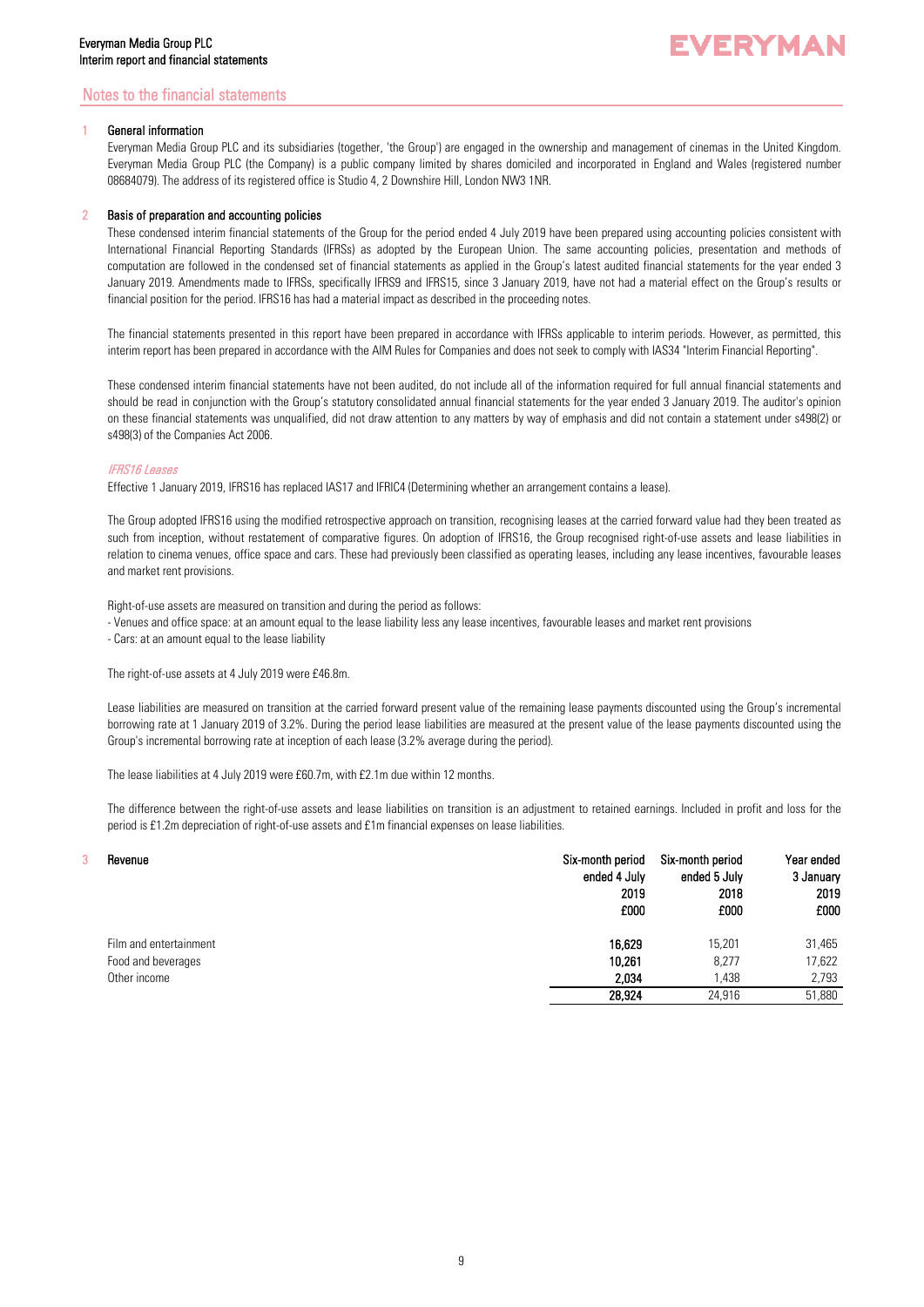# Everyman Media Group PLC Interim report and financial statements

# **EVERYMAN**

| Taxation                                          | Six-month period<br>ended 4 July<br>2019<br>£000 | Six-month period<br>ended 5 July<br>2018<br>£000 | Year ended<br>3 January<br>2019<br>£000 |
|---------------------------------------------------|--------------------------------------------------|--------------------------------------------------|-----------------------------------------|
| Current tax                                       |                                                  | $\overline{\phantom{a}}$                         |                                         |
|                                                   |                                                  | ۰                                                |                                         |
| Deferred tax (credit)/expense                     |                                                  |                                                  |                                         |
| Origination and reversal of temporary differences | (222)                                            | 201                                              | 296                                     |
| Adjustments in respect of prior years             | 107                                              | 395                                              | 383                                     |
| Total tax (credit)/charge                         | (115)                                            | 596                                              | 679                                     |
|                                                   |                                                  |                                                  |                                         |

The reasons for the difference between the actual tax charge for the period and the standard rate of corporation tax in the United Kingdom applied to the profit for the period are as follows:

# Reconciliation of effective tax rate Six-month period Six-month period Six-month period Year ended ended 4 July ended 5 July 3 January 2019 2018 2019 £000 £000 £000 Profit before taxation and the set of the set of the set of the set of the set of the set of the set of the set of the set of the set of the set of the set of the set of the set of the set of the set of the set of the set Tax at the UK corporation tax rate of 19.00% 84 259 516 Permanent differences (allowable deductions)/expenses not deductible for tax purposes (120) (120) (11) 19 Deferred tax not previously recognised 107 383 Other short term timing differences (potentially exercisable share options) (69) (47) (239) Effect of change in expected future statutory rates on deferred tax (117) Total tax (credit)/expense (115) 596 679

A reduction in the UK corporation tax rate from 21% to 20% (effective from 1 April 2015) was substantively enacted on 2 July 2013. Further reductions to 19% (effective from 1 April 2017) and to 18% (effective 1 April 2020) were substantively enacted on 26 October 2015 and an additional reduction to 17% (effective 1 April 2020) was substantively enacted on 6 September 2016. This will reduce the Group's future current tax charge accordingly. The deferred tax at 4 July 2019 has been calculated based on these rates.

# 5 Earnings per share Six-month period Six-month period Six-month period Six-month period Year ended *X6A2TX6A3TX6A4T*

|                                                                                                             | ended 4 July<br>2019<br>£000 | ended 5 July<br>2018<br>£000 | 3 January<br>2019<br>£000 |
|-------------------------------------------------------------------------------------------------------------|------------------------------|------------------------------|---------------------------|
| Profit used in calculating basic and diluted earnings per share                                             | 560                          | 768                          | 2,037                     |
| Number of shares (000's)<br>Weighted average number of shares for the purpose of basic earnings per share   | 71,777                       | 71,413                       | 70,391                    |
| Number of shares (000's)<br>Weighted average number of shares for the purpose of diluted earnings per share | 74,625                       | 74,598                       | 73,366                    |
| Basic earnings per share (pence)                                                                            | 0.78                         | 1.08                         | 2.89                      |
| Diluted earnings per share (pence)                                                                          | 0.75                         | 1.03                         | 2.78                      |

Basic earnings per share amounts are calculated by dividing net profit/(loss) for the period attributable to Ordinary equity holders of the parent by the weighted average number of Ordinary shares outstanding during the year.

The Company has 4,295,000 potentially issuable shares (2018: 5,575,000) all of which relate to the potential dilution from the Group's share options issued to the Directors and certain employees and contractors, under the Group's incentive arrangements.

## 6 Right-of-use assets

# Implementation of IFRS16 Leases accounting standard in the period

At the beginning of the period the Group accounted for the net present value of existing operating leases as lease liabilities and equivalent right-of-use assets less any lease incentives, favourable leases and market rent provisions. The Group opted to use a modified retrospective approach by recognising the leases at the carried forward value had they been treated as such from inception. This is reflected as an adjustment to retained earnings of £3.1m. After accounting for newly-signed leases, contributions from landlords and depreciating existing right-of-use assets by £1.2m, the resulting figure carried forward of £46.8m is shown in non-current assets.